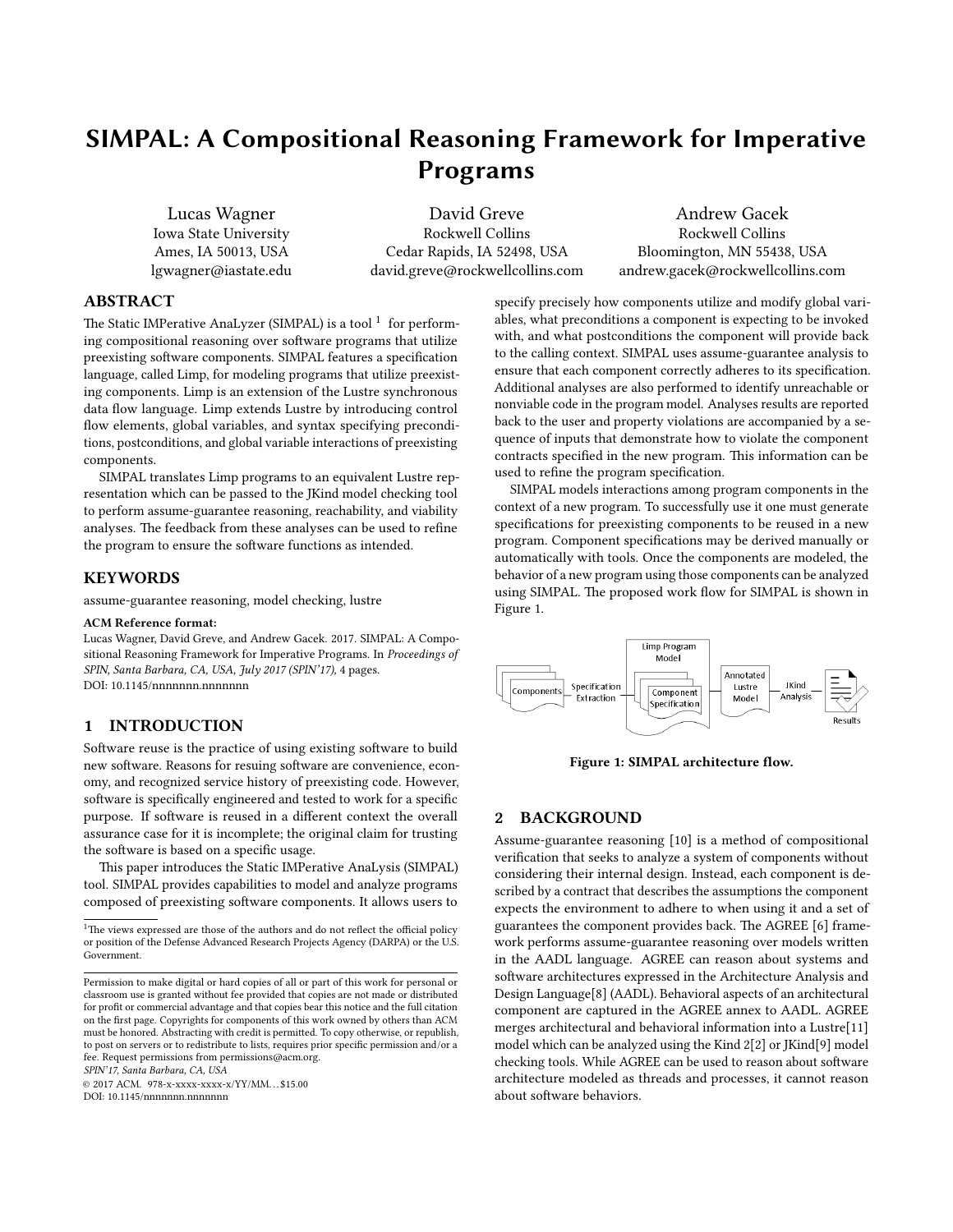Similar to AGREE, the Othello Contracts Refinement Analysis (OCRA) [\[3\]](#page-3-7) tool performs compositional reasoning over systems described in the OCRA System Specification language (OSS), a textual format unique to the OCRA tools. OCRA allows users to model hybrid and discrete time systems. OCRA targets the NuXMV model checker [\[1\]](#page-3-8) for discrete time systems and the HyCOMP [\[4\]](#page-3-9) analysis tool for hybrid systems. Similar to the AGREE tool, OCRA performs assume-guarantee reasoning over discrete time but also extends the concept to hybrid systems.

Frama-C[\[13\]](#page-3-10) a C source code analysis framework, utilizes assumeguarantee reasoning as part of its abstract interpretation [\[7\]](#page-3-11) based Value analysis plug-in. The tool provides an option to use contracts to substitute behavior of called functions. Similarly, the SPARK 2014[\[14\]](#page-3-12) tool set provides a utility, gnatprove[\[12\]](#page-3-13) based on abstract interpretation, and utilizes assume-guarantee reasoning for subprograms.

#### 3 LIMP

The Limp language is a domain specific language (DSL) for modeling programs constructed from preexisting components. Limp is an extension of Lustre. It has a similar syntax and type system, but incorporates concepts from imperative programming languages like C or Java to make modeling programs easier than it would be in Lustre. The following subsections discuss the key features of the Limp language.

## 3.1 Key Features of the Limp language

The Limp type system is similar to the Lustre type system in that it supports primitive types of integer, boolean, real, enumerations, and composite types record and array. Limp extends the Lustre type system by adding abstract types and strings. Abstract types can be used to model elements abstractly when the details of a type are not needed. String types are useful for reasoning about programs, but support for them in SIMPAL's analyses is limited, due to the JKind's lack of support for strings.

Limp provides a full complement of control flow constructs, including if-then-else statements, for and while loops, break and continue statements for early loop termination, and goto and label statements for arbitrary control flow. These constructs provide an enhanced specification of software programs than that provided by the Lustre language. Additionally, global variables are present in Limp to provide a richer language for describing programs.

Finally, Limp provides a specification language for a computational modules, referred to procedures. Procedures capture the signature of the computational module and contractual information of the module. A module's contract is composed of its preconditions (relationships it expects the environment to satisfy when it invokes the module), postconditions (relationships the module will provide back to the environment), and precise specifications for how the module uses (reads) and defines (writes) global variables. These elements provide complete information about how the program uses each component to adequately reason about it's behaviors.

## 3.2 A file writing example

Shown in Figure [2](#page-1-0) is a simple Limp specification that describes a program that uses an existing component to write a file object. This program defines a data object called *File* (lines 1-5) as an abstract data object that contains fields open, writes, and data which refer to different characteristics of a file. The instantiation of the File data object is the global variable, *file* (line 7). Next, we see a constant MAX\_WRITES (line 9) that defines the max number of times a File object can be written.

```
type record File =
           open : bool,
\overline{3}writes : int.
\overline{4}data : int
\sqrt{2}\overline{\phantom{a}}6
    global file : record File
\epsilonconstant MAX_WRITES : int = 10
\circ10external procedure writeFile(data : int)
1112returns()at13
           uses file.open;
1415
           defines file.data;
           precondition pre = file.open;
16
           postcondition post
17
                  file == file{data := data};
18
19
    \rightarrow2021procedure main(data : int) returns (success : bool)
22attributes {
23
           precondition pre = file.open and file.writes == 0;
24
           postcondition post = success;25
26statements
27
           if (file.open) then {
28
                  while (file.writes < MAX_WRITES) {
29
                         writeFile(data);
                         file= file {writes := file.writes + 1};
30
31
32
                  success = true;33else\,success = false;34
35
36
```
#### Figure 2: Specification for a file writing program.

Next, an external procedure writeFile (lines 11-19) accepts a integer input named *data* and modifies the global variable *file* by updating its *data* field to the value contained *data* input variable. The procedure is allowed to read (line 14) the open field of the global variable file and write (line 15) the data field. The writeFile procedure has one precondition pre (line 16) that requires that the file to be written is open. It has a single postcondition  $post$  (line 17-18) that ensures that the global file variable's data field has been assigned to the value of the procedure's data input.

Finally, the main (lines 21-36) procedure has one input argument and one output argument. The input data is the data to be written to the global file. The output success is a boolean that represents whether or not the file object was written successfully. The procedure has a single postcondition named post (line 24) and it states the procedure will set the success variable equal to true in its final state. Also, the main procedure has a precondition  $pre$  (line 25) that expects the open field to be true, and the writes field to be 0, prior to executing the procedure. Together pre and post form the contract for this procedure. This contract states that if the global variable file is open prior to executing the *main* the procedure will always end with the successful flag being set to true.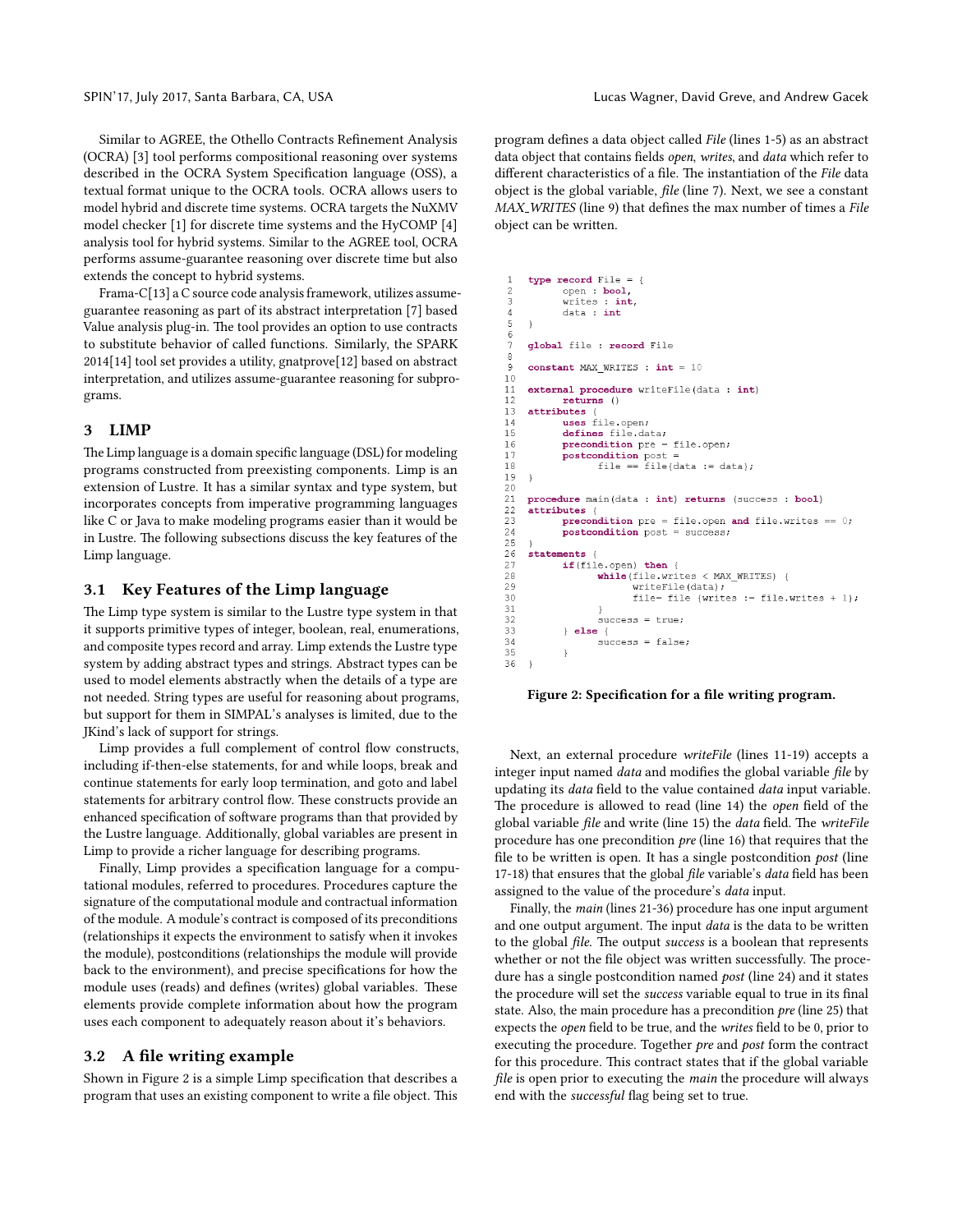#### 4 ANALYSES

SIMPAL provides three analyses which are useful for evaluating whether or not a program specification meets its intended function. The first analysis is assume-guarantee reasoning. Its purpose is to ensure the specified program will satisfy its postconditions and always call preexisting components such that their preconditions are satisfied. Reachability analysis identifies dead code. Viability analysis identifies code that is unreachable under circumstances when all component preconditions and postconditions are satisfied.

All three analyses are supported by transforming a Limp specification into a Control Flow Graph (CFG) and then translating the CFG into an equivalent Lustre state machine. The CFG for Figure [2](#page-1-0) is shown in Figure [3.](#page-2-0)

<span id="page-2-0"></span>

Figure 3: Control flow graph for Figure [2](#page-1-0)

The input, output, local, and global variables of the program are provided as inputs to each node of the CFG. The CFG node performs its computation and returns modified outputs, locals, and globals. SIMPAL annotates the resultant Lustre model of the program with properties that embody the three analyses. The annotated Lustre model is analyzed by JKind and each property evaluated by it. The following subsections discuss the three analyses and how properties are emitted in the Lustre model to perform each.

# 4.1 Assume-Guarantee Reasoning

SIMPAL produces a Lustre state machine that represents the Limp program. Assume-guarantee reasoning is performed by adding proof obligations to the Lustre model that determine if the specified program's final postconditions are satisfied and whether each called components preconditions are satisfied. It also adds assumptions that ensure the analysis only considers traces in which the program's preconditions hold as well as assumptions that ensure each called component's postconditions hold. Finally, it is necessary to assume that each component will only modify the portions of a global variable as defined by its defines specification.

In the example shown in Figure [2](#page-1-0) this means we must ensure the main procedure's postcondition post and the called procedure write- $File's$  precondition  $pre$  are emitted as properties in the generated Lustre representation. In addition, the tool must ensure that the main procedure's precondition pre is asserted as well as the called procedure writeFile's postcondition post. This means the global file must be open at the start of the execution of the main procedure and that the after execution of the writeFile procedure, the global file's writes field will be incremented, and the data field set to the input value of writeFile. Further, the analysis must also ensure that the writeFile function only modifies the writes and data fields of the global variable file. SIMPAL's analysis results for the example shown in Figure [2](#page-1-0) are shown in Figure [4.](#page-2-1)

<span id="page-2-1"></span>

| Analysis Results 23                |              |
|------------------------------------|--------------|
| Property                           | Result       |
| 'main_post                         | Valid (0s)   |
| state 0 is unreachable             | Invalid (0s) |
| state 0 is nonviable               | Invalid (0s) |
| state_1_is_unreachable             | Invalid (0s) |
| state_1_is_nonviable               | Invalid (0s) |
| state 2 is unreachable             | Invalid (0s) |
| state 2 is nonviable               | Invalid (0s) |
| state 3 is unreachable             | Invalid (0s) |
| state_3_is_nonviable               | Invalid (0s) |
| <b>H</b> state 4 is unreachable    | Invalid (0s) |
| state_4_is_nonviable               | Invalid (0s) |
| <b>H</b> state 5 is unreachable    | Invalid (0s) |
| state_5_is_nonviable               | Invalid (0s) |
| state_6_is_unreachable             | Valid (0s)   |
| state 6 is nonviable               | Valid (0s)   |
| main_block_3~0.writeFile_pre__prop | Valid (0s)   |

Figure 4: Anaysis results for the example in Figure [2](#page-1-0)

Here can see the that the main procedure's postcondition post is valid as shown by the property main\_post analysis result in Figure [4.](#page-2-1) Also, we can see that the call to the external procedure writeFile preserves its precondition *pre* and it is captured in the main\_block\_3∼0.writeFile\_pre\_prop property in the results. This analysis informs us that our program always ends with the successful flag being set to true, given the *main* procedure's preconditions and writeFile component's postconditions.

## 4.2 Reachability

Reachability analysis is useful for identifying code that cannot be exercised due to the way the program is constructed. This analysis is emitting properties that assert each node of the CFG can never be reached. If the property is valid (green check mark) we have proven the node is unreachable. If the property is invalid (red exclamation point) the tool will provide us with a single trace that shows how the node can be reached.

The analysis shown in Figure [4](#page-2-1) shows us that nodes  $0,1,2,3,4,5$ from the CFG shown in Figure [3](#page-2-0) are reachable, while node 6 is not. Careful analysis of the program confirms that if the main procedure's precondition is that the global variable file's open field is